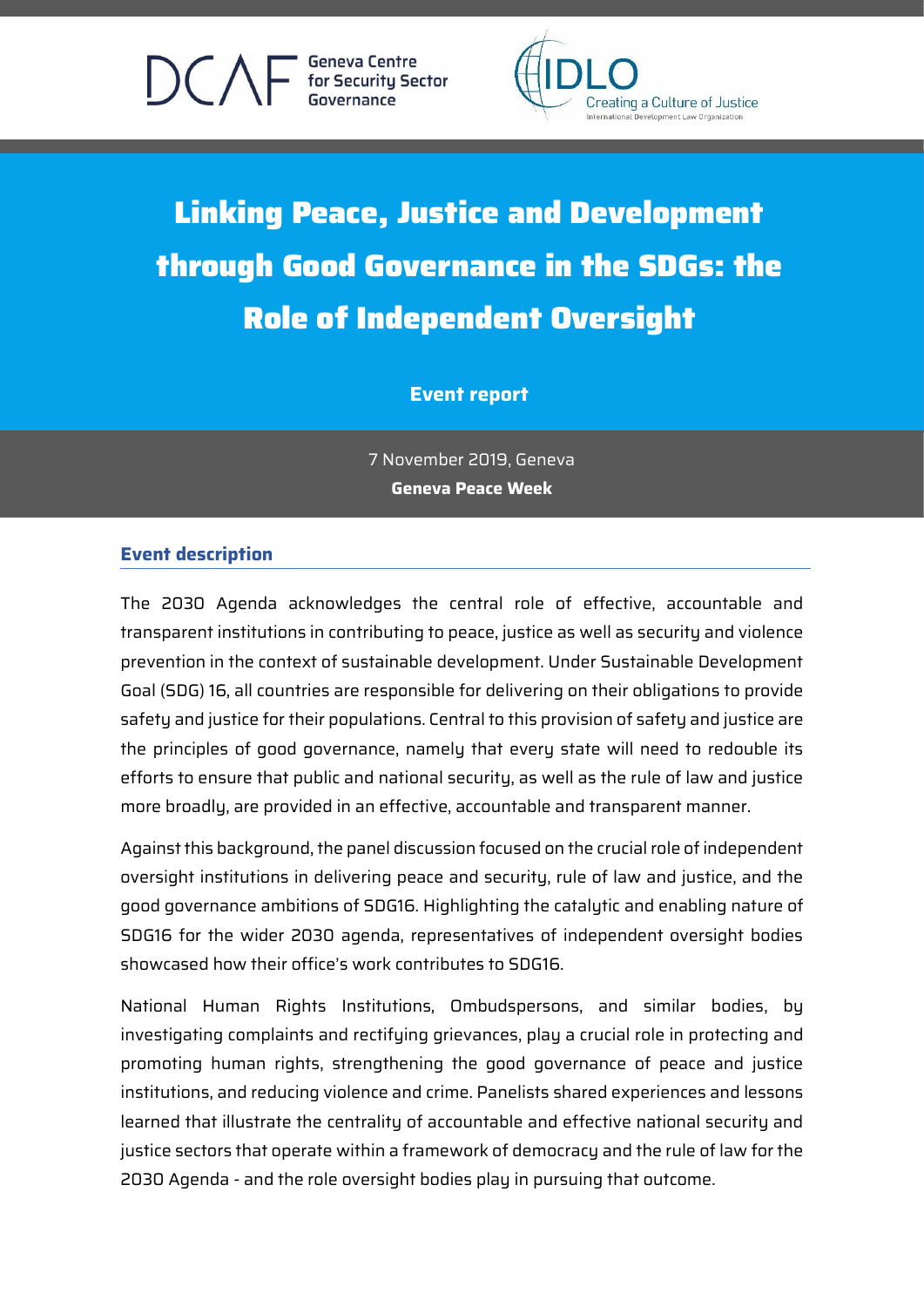## **Speakers**

**Mr. Julian Fleet**, Permanent Observer, IDLO, Geneva **Amb. Thomas Guerber**, Director, DCAF, Geneva **Ms. Ghizaal Haress**, Ombudsperson, Kabul, Islamic Republic of Afghanistan **Dr. Roberto Herrera Cáceres**, Ombudsperson, Comisionado Nacional de los Derechos Humanos, Tegucigalpa, Honduras **Ms. Faith Rotich,** Legal Officer, Commission on Administrative Justice, Nairobi, Kenya (on behalf of Hon. Florence Kajuju, Chairperson, Commission on Administrative Justice,

Nairobi, Kenya)

#### Moderated by:

**Dr. Hans Born**, Assistant Director and Head of the Policy and Research Division, DCAF, Geneva

#### **Key takeaways**

#### **Linking Ombuds institutions to the 2030 Agenda and SDG16**

The 2030 Agenda provides an important platform for independent oversight agencies such as ombuds institutions to hold countries accountable for their international commitments to sustainable development including provision of justice and the development of strong institutions. SDG16 in particular underscores the significance of strong institutions for the realization of peaceful, just and inclusive societies. To this end, it is essential that governments ensure the creation and strengthening of ombuds institutions as they promote justice and the rule of law and ensure that national institutions are effective, accountable and transparent. Moreover, effective and accountable institutions are key for the fulfillment of all the SDGs, which makes SDG16 not only an objective of the 2030 Agenda but also a key enabler for the realization of all the other goals.

## **Ombuds institutions' contributions to the realization of SDG16**

Ombuds institutions promote access to justice and the rule of law by providing an affordable and accessible platform to the public for redress of administrative injustices, and alternatives to litigation that can be lengthy and costly. In doing so, they provide